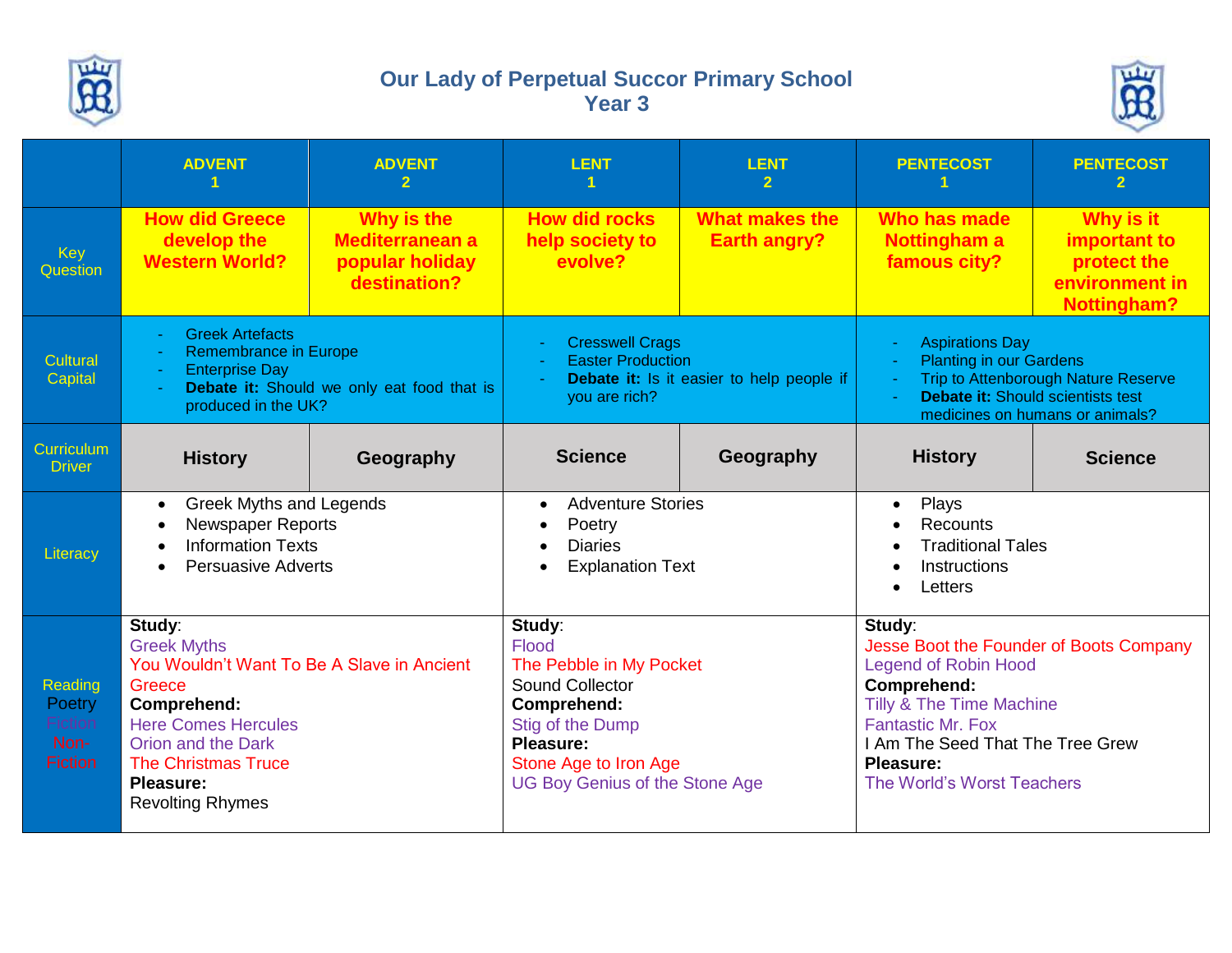| <b>SPAG</b>                 | Adverbs<br><b>Nouns</b>                                                                 | Conjunctions<br>$\bullet$<br><b>Ready to Write</b> | Prepositions<br>$\bullet$<br>Speech<br>$\bullet$                                             | <b>Determiners</b><br><b>Tenses</b>                                                               | Paragraphs<br>$\bullet$<br>Word<br>$\bullet$<br>Families | Prefixes                                                   |
|-----------------------------|-----------------------------------------------------------------------------------------|----------------------------------------------------|----------------------------------------------------------------------------------------------|---------------------------------------------------------------------------------------------------|----------------------------------------------------------|------------------------------------------------------------|
| <b>Maths</b>                | Place value<br>$\bullet$<br>Addition &<br>subtraction                                   | Multiplication &<br>$\bullet$<br>division          | Multiplication<br>$\bullet$<br>& division<br>Money<br>$\bullet$                              | <b>Statistics</b><br>$\bullet$<br>Length &<br>perimeter                                           | <b>Fractions</b><br>$\bullet$<br>Time<br>$\bullet$       | Geometry<br>$\bullet$<br>Mass and<br>$\bullet$<br>capacity |
| <b>RE</b><br>Come &<br>See) | Homes<br>Judaism                                                                        | Promises<br><b>Visitors</b>                        | Journeys<br>$\bullet$<br>&<br>Listening<br>Sharing<br>Islam<br>$\bullet$                     | Giving all<br>Energy<br>$\bullet$                                                                 | Choices<br>Sikhism<br>$\bullet$                          | • Special<br>Places<br>Hinduism<br>$\bullet$               |
| <b>Science</b>              | <b>Biology</b><br><b>Skeletons &amp; Muscles</b>                                        | <b>Physics</b><br>Light                            | <b>Chemistry</b><br><b>Rocks</b>                                                             | <b>Physics</b><br>Forces (Magnets)                                                                | <b>Biology</b><br><b>Plants</b>                          | <b>Biology</b><br>Animals                                  |
| Computing                   | E-safety - Cara and<br>the crew<br>Digital literacy - year<br>3 create word<br>document | Algorithms $-$ year 3<br>lost in space project     | E-safety - E-safety<br>week activities.<br>Algorithms $-$<br>barefoot computing<br>activity. | Digital literacy - year<br>3 research using<br>google and kidrex to<br>add details to<br>document | Project -<br>Year 3 animation in<br>scratch              | Practical-<br>ozo bots<br>and microbits.                   |
| <b>History</b>              | <b>Ancient Greece</b>                                                                   |                                                    | Stone Age Britain                                                                            |                                                                                                   | The Story of the<br>Jesse Boot<br>Company                |                                                            |
| Geography                   |                                                                                         | Europe & The Greek<br>Islands                      |                                                                                              | <b>Natural Disasters</b>                                                                          |                                                          | <b>Mapping Nottingham</b>                                  |